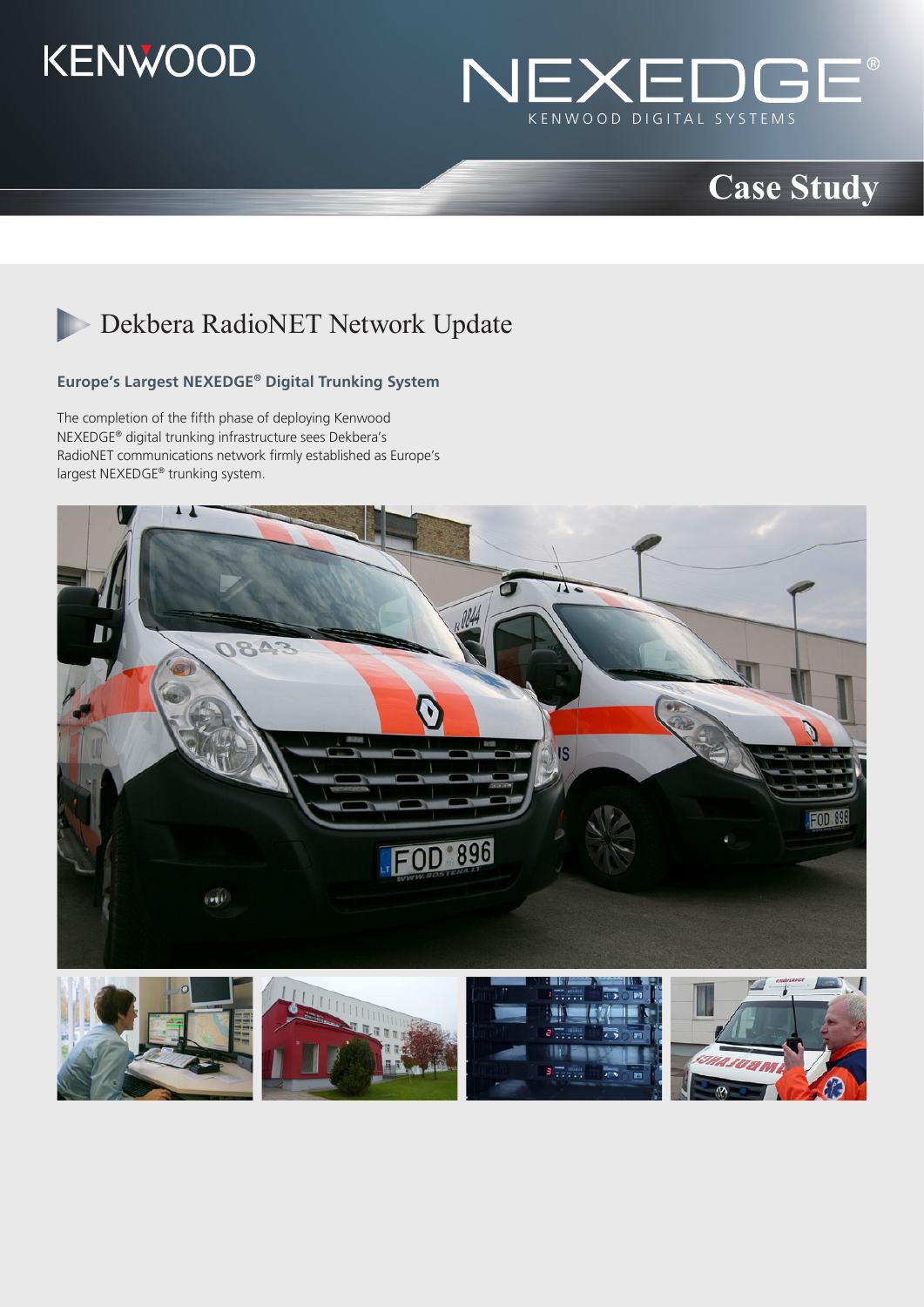# NEXEDGE®

**Further to extensive field trials and system expansion since the first phase of the network's development in 2012, Dekbera's RadioNET network now covers over 90% of the Republic of Lithuania's 65,300 km² landmass and around 92% of its population.**

The latest phase provides coverage in the most remote inhabited regions of Lithuania and allows its main client, the Lithuanian Ambulance Service to connect its furthest outposts to the national communications network.

The Ambulance Service has already realised significant improvements in service efficiency and effectiveness since joining the network with reduced call to arrival times and optimisation of regional crews and fleet.

The system incorporates CAD (Computer Aided Dispatch) software jointly developed by Dekbera for the Ambulance service and integrates the proven NexeTalk IP dispatch application suite to provide advanced dispatch, real time status and asset tracking capabilities along with data logging and transmission of GPS and optimum routing information to each ambulance displayed on their Garmin navigation units.

### **The first Ambulance Service region to connect to the network was the nation's capital Vilnius, which serves a population of around 600,000.**



*Tadeušas Rodz*

Tadeušas Rodz, Director of the Ambulance Service for the Vilnius Region provides further insights behind the system development: "The Ambulance Service has a fleet of 265 vehicles and used to operate from over 56 dispatch centres, each employing a variety of communications systems from analogue to TETRA.

When the Ministry of Health made the decision to improve service efficiency by streamlining the dispatch into 10 county based centres it became clear that a key requirement would be for a mission critical communications system which would cover the country and link all ambulance services to each other. The two main systems considered were TETRA, based on past experience, and NEXEDGE® from Kenwood.

Following testing, evaluation and a competitive tendering process we decided on NEXEDGE® and Dekbera. The team from Dekbera worked closely with our IT, Telecoms and dispatch experts to deliver a system with the reliability, functionality and 100% availability we need. As the 'pilot' for the national system, I take some pride that my team played an integral part in the development of the system and the advanced capability it offers".

### **The system operates from 75 sites and offers a capacity of more than 170 channels.**

Most of the networks' sites are installed in close proximity of GSM operator masts, with heights ranging from 60 m to 78 m and each typically employs one, 4 dipole antenna at the top of the mast and a combining system for four repeaters.





The sites are interconnected by a microwave IP network supported by a number of dedicated 99.99% fibre optic lines.

There are around 1,000 NEXEDGE® devices already in use on the network, comprising mobile and hand-portable radios.